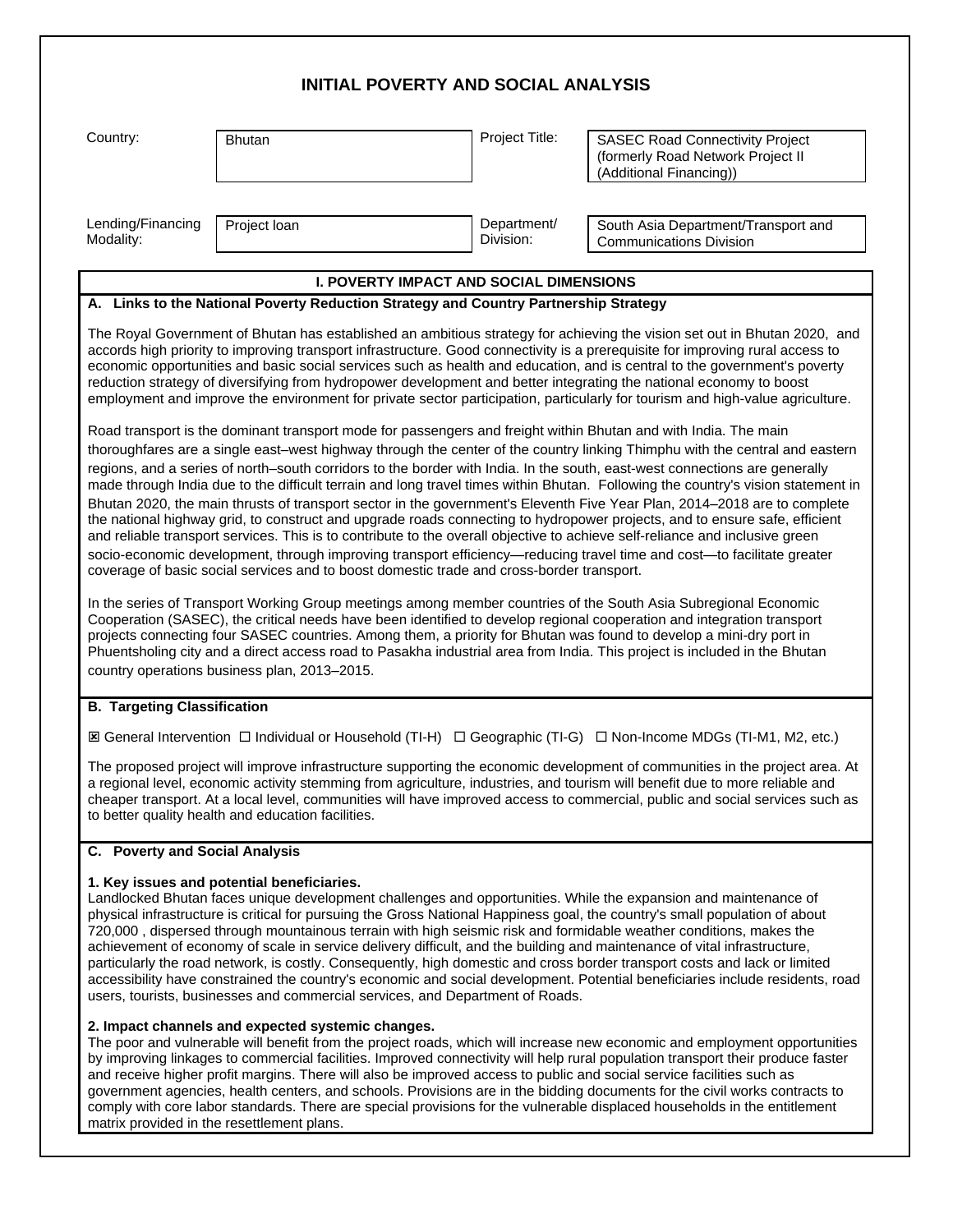|  |  |  | 3. Focus of (and resources allocated in) the PPTA or due diligence. |
|--|--|--|---------------------------------------------------------------------|
|--|--|--|---------------------------------------------------------------------|

The poverty analysis for relevant project components has already been undertaken, funded by the following resources: Project preparatory technical assistance for Road Network Project II-Additional Financing (TA7803-BHU) was completed in April 2012 for Nganglam-Deothang section of the Southern east-west national highways component and the detailed designs for the component have been completed under the ongoing Road Network Project II (Grant 0174-BHU). Regional technical assistance for Regional Transport Development in South Asia (TA7650-REG) is being used for preparations of access road at Pasakha area, mini-dry port, Alay land custom station and bypass road components.

## **4. Specific analysis for policy-based lending.**

## **II. GENDER AND DEVELOPMENT**

1. What are the key gender issues in the sector/subsector that are likely to be relevant to this project or program? At the project preparatory stage sex-disaggregated data on the range of socioeconomic indicators relevant to the project are collected, with focus on the needs, demands, constraints faced by the poor, women and vulnerable groups in the project area, in terms of their equitable access to the benefits and opportunities associated with road construction. The poverty and social assessment will assess the health and social risks associated with the infrastructure project, like HIV/AIDS, human trafficking).

The EA will be required to ensure that women and men are given equal opportunities for employment on the project. Contractors will be required to ensure equal payment for equal work. A specific clause will be included in the bidding documents of the civil works. Monitoring mechanisms will be developed to monitor these actions in the due course. Potential practical and implementable gender-specific initiatives will be explored during due diligence.

2. Does the proposed project or program have the potential to make a contribution to the promotion of gender equity and/or empowerment of women by providing women's access to and use of opportunities, services, resources, assets, and participation in decision making?

 $\square$  Yes  $\square$  No .

.

.

3. Could the proposed project have an adverse impact on women and/or girls or widen gender inequality? □ Yes ⊠ No

4. Indicate the intended gender mainstreaming category:<br> $\Box$  GEN (gender equity theme)  $\Box$  EGM (effective)

**⊠** SGE (some gender elements)

 $\square$  EGM (effective gender mainstreaming)<br> $\square$  NGE (no gender elements)

## **III. PARTICIPATION AND EMPOWERMENT**

1. Who are the main stakeholders of the project, including beneficiaries and negatively affected people? Identify how they will participate in the project design.

Department of Roads, Dzongkhag (provincial) administrative centers, NGO involved in transport and environment sectors, other development partners active in transport sector, local residents, community groups, commercial services and businesses, and tourists.

2. How can the project contribute (in a systemic way) to engaging and empowering stakeholders and beneficiaries, particularly, the poor, vulnerable and excluded groups? What issues in the project design require participation of the poor and excluded?

Workshops, community mobilization, and consultation conducted for discussion on the potential needs of the community, social-related issues such as gender, HIV/AIDs, human trafficking, child labor, environment and social safeguard issues.

3. What are the key, active, and relevant civil society organizations in the project area? What is the level of civil society organization participation in the project design?

**H** Information generation and sharing **H** Consultation **N** Collaboration **L** Partnership Active CSOs are present in the project area.

4. Are there issues during project design for which participation of the poor and excluded is important? What are they and how shall they be addressed?  $\boxtimes$  Yes  $\Box$  No

Poor and excluded affected persons impacted by land acquisition are consulted and surveyed. Additional assistance and provisions such as livelihood rehabilitation have been outlined in Resettlement Plans.